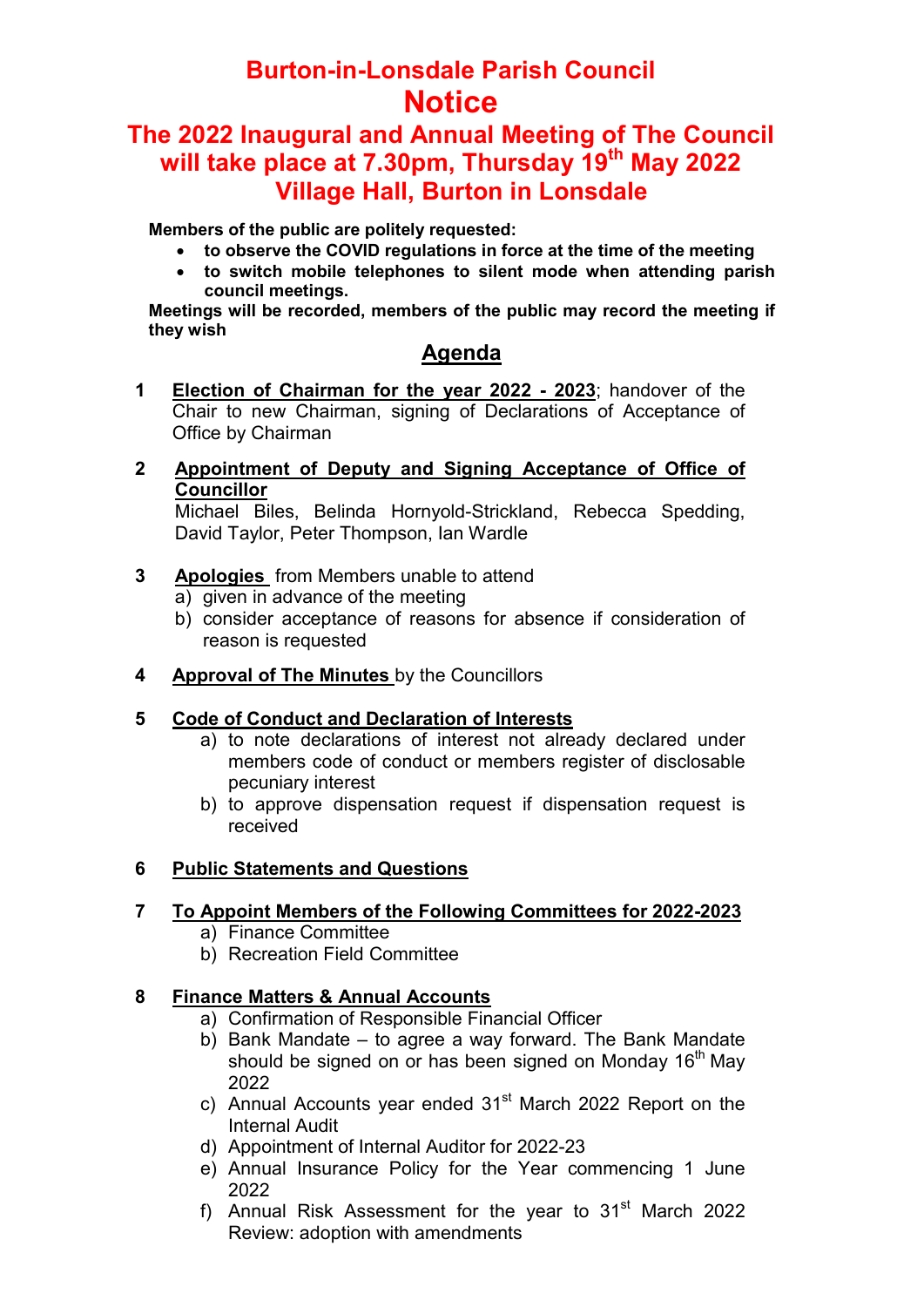## Finance Matters – (continued)

- g) To review the Bank Balances and Receipts
- h) Approval of Payments and Budgeted items
- i) To Agree the Accounts for Payments from Reserves

## 9 Consideration of The Purchase of Land

To Consider the Parish Council purchasing land for the purpose of the Provision of rented allotments and to agree a way forward

## 10 Items From The Standing Orders to be Reviewed

- a) To review the Councils Standing Orders
- b) To review the Councils Financial Regulations
- c) To review the terms of reference for Committees
- d) To review the Councils Complaints Procedure
- e) To review the Councils Assets Register
- f) To review the Councils Expenditure incurred under Section 137 of the Local Governments Act 1972 or the General Power of Competence
- g) Review of the Councils and/or Staff Subscriptions to Other bodies
- h) To review the Councils Risk Assessment

All of the above to be reviewed to agree a way forward

## 11 North Yorkshire County Council and Craven District Council

## Craven District Council

- a) Planning Applications
- 2022/23828/EIASCR
- 022/23630/FUL and 2022/23631/LBC: Barn at Castle Hill, Burton in Lonsdale update 2022/23631/LBC
- 2019/20874/LBC Richard Thornton School Burton in Lonsdale
- 2022/23974/FUL: 27 High Street, Burton in Lonsdale, Village Shop Association Ltd: Revised access to existing shop premises including replacement of an existing boarded up window with new double entrance doors and conversion of existing narrow door opening to shop window

Decisions:

2021/23271/FUL Bull Farm 11 High Street Burton in Lonsdale Planning Decision 5 May re construction of bridge over a ditch at Bull Farm

Permission Granted

## 12 The Next Full Council Meeting 16<sup>th</sup> June 2022

- a) Including Draft Minutes of the Annual Parish Meeting : Thursday  $26<sup>th</sup>$  May 2022
- b) Items for Next Meeting and Minor Items for information only

End of Meeting

Stuart Handley Chairman